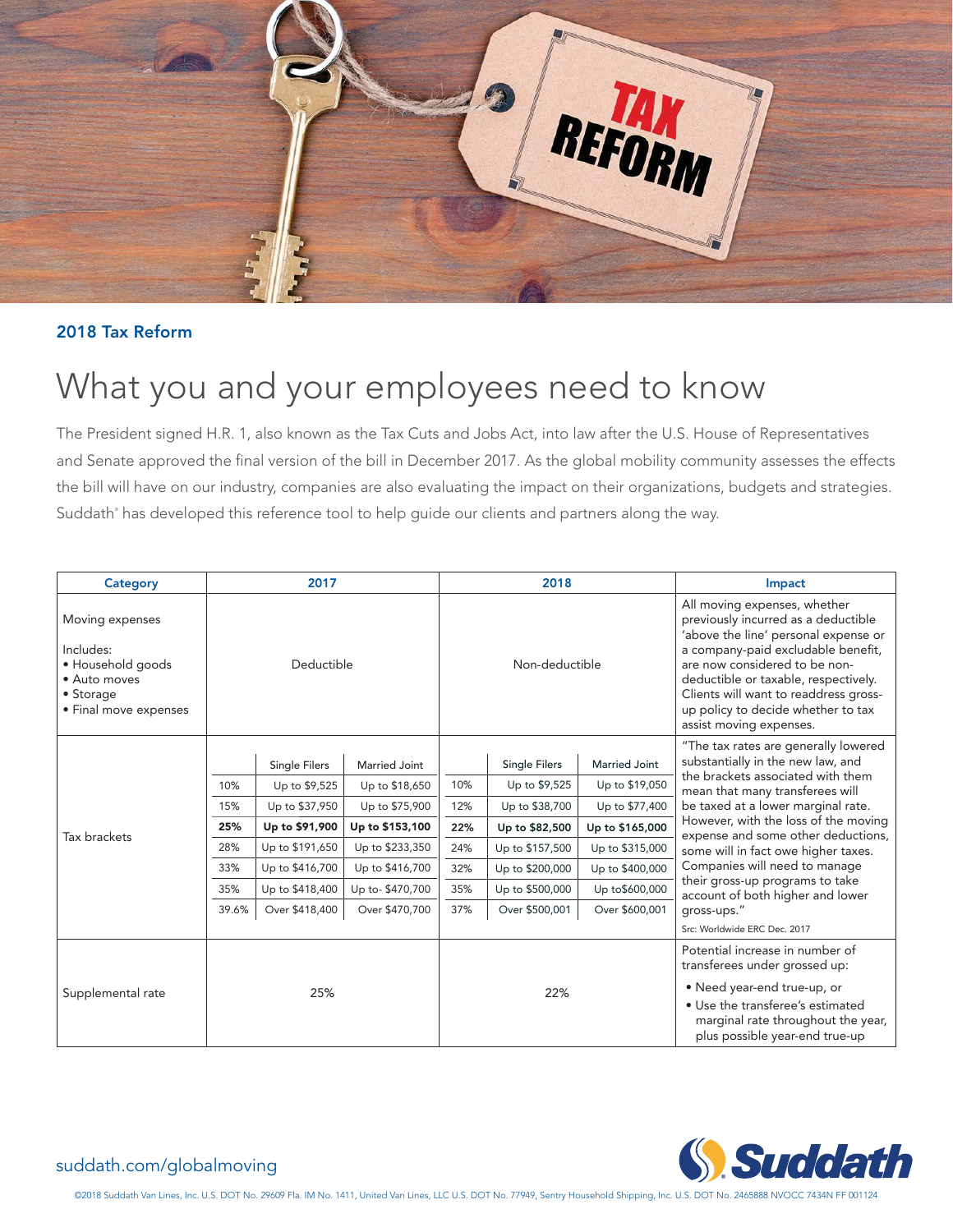## **2018 Tax Reform:** What you and your employees need to know

| <b>Category</b>                                                                                                                                                                                                                                                                                                                                          | 2017                                                                                                                                                                                                                                                                                                                                                             | 2018                                                                                                                                                                             | Impact                                                                                                                                                                                                                                                                                                                                        |
|----------------------------------------------------------------------------------------------------------------------------------------------------------------------------------------------------------------------------------------------------------------------------------------------------------------------------------------------------------|------------------------------------------------------------------------------------------------------------------------------------------------------------------------------------------------------------------------------------------------------------------------------------------------------------------------------------------------------------------|----------------------------------------------------------------------------------------------------------------------------------------------------------------------------------|-----------------------------------------------------------------------------------------------------------------------------------------------------------------------------------------------------------------------------------------------------------------------------------------------------------------------------------------------|
| Standard deduction                                                                                                                                                                                                                                                                                                                                       | <b>Single Filers</b><br>Married Joint<br>\$6,350<br>\$12,700                                                                                                                                                                                                                                                                                                     | <b>Single Filers</b><br>Married Joint<br>\$12,000<br>\$24,000                                                                                                                    | • Almost doubles for both single<br>and married/joint. As a result, it<br>is believed that less people will<br>itemize.<br>. Not clear what result will be for<br>average transferee<br>• Large families disadvantaged,<br>but helped by increased child tax<br>credit<br>• Overall deduction limit eliminated                                |
| Alternative minimum tax<br>Under the tax law, certain<br>tax benefits can significantly<br>reduce a taxpayer's regular<br>tax amount. The alternative<br>minimum tax (AMT)<br>applies to taxpayers with<br>high economic income by<br>setting a limit on those<br>benefits. It helps to ensure<br>all taxpayers pay at least a<br>minimum amount of tax. | <b>Single Filers</b><br>Married Joint<br>\$54,300<br>\$84,500                                                                                                                                                                                                                                                                                                    | <b>Married Joint</b><br>Single Filers<br>\$70,300<br>\$109,400                                                                                                                   | Most transferees will want to consult<br>a tax advisor to assist with the AMT<br>changes                                                                                                                                                                                                                                                      |
| Personal exemption                                                                                                                                                                                                                                                                                                                                       | \$4,050                                                                                                                                                                                                                                                                                                                                                          | No personal exemption                                                                                                                                                            | With the doubling of the standard<br>deduction, the personal exemption<br>has been eliminated. For some, this<br>elimination may reduce the tax relief<br>felt in other parts of the reform.                                                                                                                                                  |
| State and local income<br>tax, property taxes and<br>sales tax                                                                                                                                                                                                                                                                                           | • State and local income tax fully<br>deductible<br>· Sales tax deductible in lieu of<br>income tax<br>• State, local and foreign property<br>taxes on real property deductible<br>• Deduction for foreign income tax<br>allowed in lieu of foreign tax credit<br>• State and local property tax on other<br>property deductible<br>Src: Worldwide ERC Jan. 2018 | • Combined state and local income<br>tax, sales tax and real estate property<br>tax now limited to a \$10,000<br>maximum deduction<br>• No deduction for foreign property<br>tax | Will hurt transferees in high-tax<br>jurisdictions such as NY and CA;<br>could lead to resistance to relocate<br>to these areas                                                                                                                                                                                                               |
| Mortgage interest<br>deduction on primary<br>and second homes                                                                                                                                                                                                                                                                                            | · Deductible up to \$1,000,000 of<br>combined first mortgage debt<br>· Home equity interest deductible on<br>up to \$100,000                                                                                                                                                                                                                                     | Deductible up to \$750,000 of combined<br>first mortgage debt on primary and<br>second homes                                                                                     | • No home equity interest<br>deductible<br>· Debt incurred prior to December<br>15, 2017 will be grandfathered<br>providing the contract to close<br>was signed prior to 2018 and<br>closing will take place before April<br>1,2018<br>• Decisions on treatment of<br>duplicate housing and mortgage<br>subsidies will be necessary           |
| Child tax credit                                                                                                                                                                                                                                                                                                                                         | \$1,000 per child under age 17;<br>non-refundable                                                                                                                                                                                                                                                                                                                | \$2,000 per child under age 17;<br>refundable up to \$1,400<br>** Child Social Security Number<br>REQUIRED**                                                                     | • This is an important increase, as it<br>can offset the loss of exemptions<br>for larger families.<br>• "The requirement to provide a<br>SSN may limit the overall benefit<br>of the credit to assignees working<br>temporarily in the US, whose<br>children are often not eligible for<br>a SSN."<br>Src: Deloitte, US Tax Reform Dec. 2017 |



#### suddath.com/globalmoving